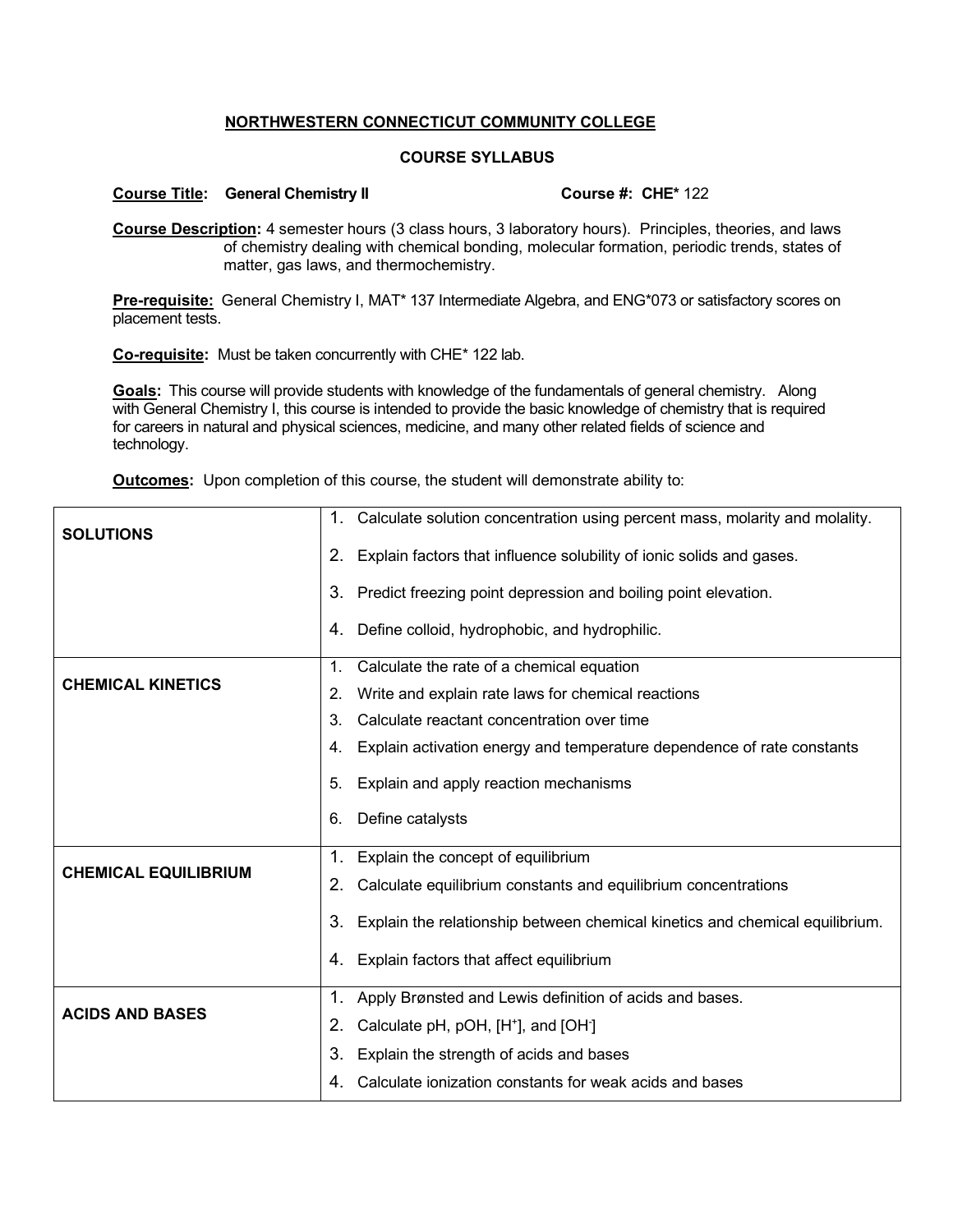|                                                                                   | Calculate ionization constants from conjugate acids and bases<br>5.                                     |
|-----------------------------------------------------------------------------------|---------------------------------------------------------------------------------------------------------|
|                                                                                   | Explain the acid-base properties of salts, hydroxides, and oxides<br>6.                                 |
| <b>ACID-BASE EQUILIBRIA AND</b><br><b>SOLUBILITY EQUILIBRIA</b>                   | 1.<br>Explain homogeneous and heterogeneous solution equilibria                                         |
|                                                                                   | Apply the common ion effect<br>2.                                                                       |
|                                                                                   | Define buffers<br>3.                                                                                    |
|                                                                                   | Calculate solubility equilibria and how temperature and pH affect it.<br>4.                             |
| <b>ENTROPY, FREE ENERGY, AND</b><br><b>EQUILIBRIUM</b>                            | Explain and apply the second law of thermodynamics<br>1 <sub>1</sub>                                    |
|                                                                                   | Calculate entropy and Gibbs free energy<br>2.                                                           |
|                                                                                   | Apply Gibbs free energy to find out when a reaction is spontaneous<br>3.                                |
|                                                                                   | Explain the thermodynamics in living systems<br>4.                                                      |
| <b>ELECTROCHEMISTRY</b>                                                           | Explain redox reactions and galvanic cells.<br>1.                                                       |
|                                                                                   | Explain the thermodynamics of redox reactions<br>2.                                                     |
|                                                                                   | Calculate the electromotive force using standard reduction potentials<br>3.                             |
|                                                                                   | Define batteries, corrosion, and electrolysis<br>4.                                                     |
| <b>NUCLEAR CHEMISTRY</b>                                                          | Explain the nature of nuclear reactions and nuclear stability<br>1 <sub>1</sub>                         |
|                                                                                   | Apply kinetics to nuclear reactions<br>2.                                                               |
|                                                                                   | Explain nuclear fission and fusion<br>3.                                                                |
|                                                                                   | Explain use of isotopes<br>4.                                                                           |
| <b>CHEMISTRY OF THE</b><br><b>ENVIROMENT</b>                                      | Define ozone depletion, greenhouse effect, photochemical smog, acid rain,<br>1.<br>and indoor pollution |
|                                                                                   | Explain the water cycle and water treatment<br>2.                                                       |
|                                                                                   | 3.<br>Explain green chemistry                                                                           |
|                                                                                   | 1.<br>Explain the chemistry and properties of transition metals                                         |
| <b>TRANSITION METALS</b><br><b>CHEMISTRY AND</b><br><b>COORDINATION COMPOUNDS</b> | Explain what a coordination compound is<br>2.                                                           |
|                                                                                   | 3.<br>Apply molecular geometry to coordination compounds                                                |
|                                                                                   | Explain reactions of coordination compounds and their applications<br>4.                                |
| <b>ORGANIC CHEMISTRY</b>                                                          | 1.<br>Apply chemical nomenclature to simple aliphatic and aromatic organic<br>compounds                 |